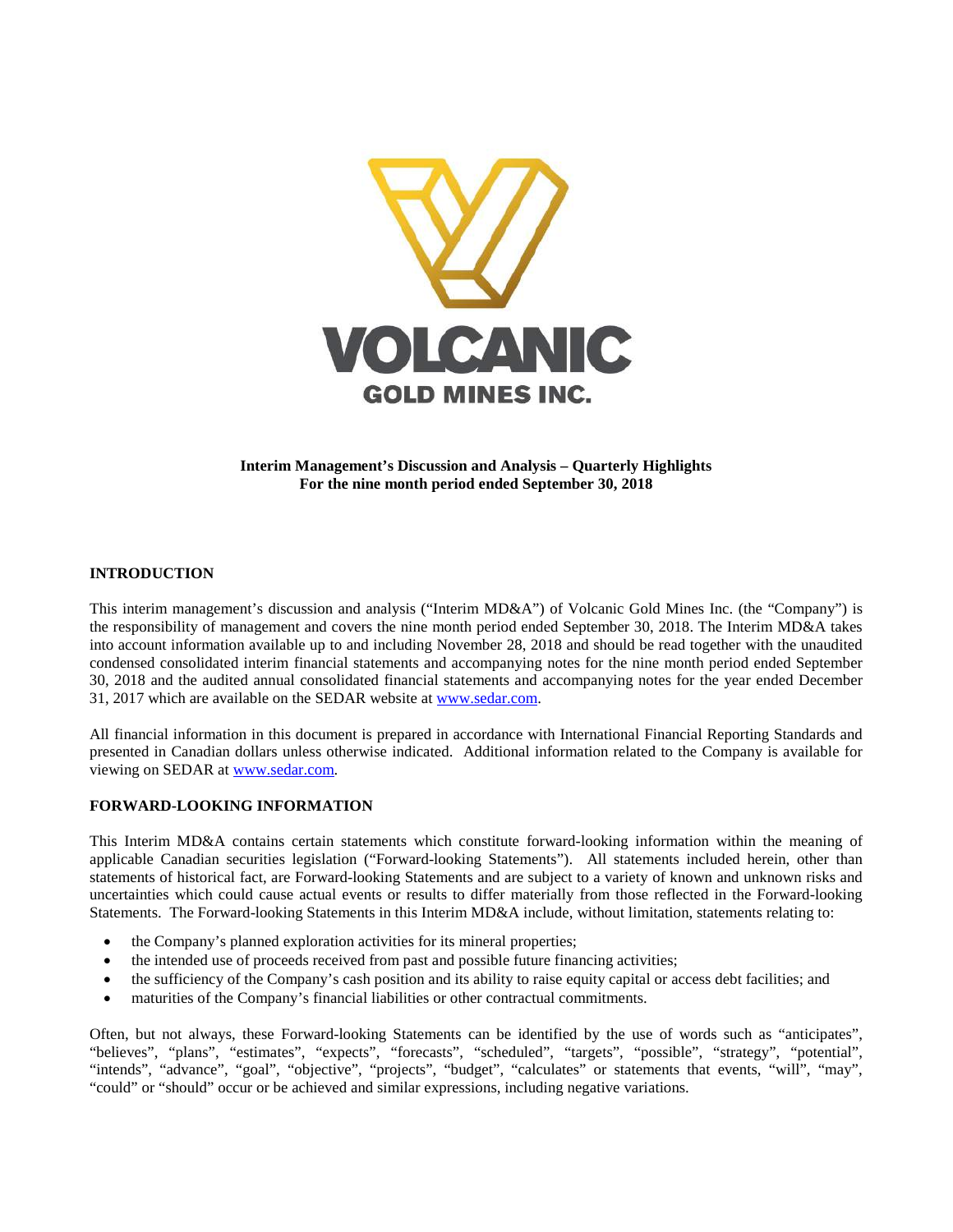Forward-looking Statements involve known and unknown risks, uncertainties and other factors which may cause the actual results, performance or achievements of the Company to be materially different from any results, performance or achievements expressed or implied by the Forward-looking Statements. Such uncertainties and factors include, among others:

- risks associated with mineral exploration and project development;
- fluctuations in commodity prices;
- fluctuations in foreign exchange rates and interest rates;
- credit and liquidity risks;
- changes in national and local government legislation, taxation, controls, regulations and political or economic developments in countries in which the Company does or may carry on business;
- reliance on key personnel;
- property title matters;
- local community relationships;
- risks associated with potential legal claims generally or with respect to environmental matters;
- adequacy of insurance coverage;
- dilution from further equity financing;
- competition; and
- uncertainties relating to general economic conditions;

as well as those factors referred to in the "Risks and Uncertainties" section in this Interim MD&A.

Forward-looking Statements contained in this Interim MD&A are based on the assumptions, beliefs, expectations and opinions of management, including but not limited to:

- all required third party contractual, regulatory and governmental approvals will be obtained for the exploration and development of the Company's properties;
- there being no significant disruptions affecting operations, whether relating to labor, supply, power, damage to equipment or other matter;
- permitting, exploration and development activities proceeding on a basis consistent with the Company's current expectations;
- expected trends and specific assumptions regarding commodity prices and currency exchange rates;
- prices for and availability of fuel, electricity, equipment and other key supplies remaining consistent with current levels; and
- the accuracy of the Company's current mineral resource estimates.

These Forward-looking Statements are made as of the date hereof and the Company disclaims any obligation to update any Forward-looking Statements, whether as a result of new information, future events or results or otherwise, except as required by law. There can be no assurance that Forward-looking Statements will prove to be accurate, as actual results and future events could differ materially from those anticipated in such statements. Accordingly, investors should not place undue reliance on Forward-looking Statements.

# **DESCRIPTION OF BUSINESS**

The Company's business is the acquisition and exploration of mineral properties, focused on consolidating land packages in under-explored countries.

## **PROPERTY UPDATE**

## *Mandiana Project, Guinea*

In January 2017, the Company completed the acquisition of a 75% interest in the Mandiana Project, a gold property located in the Republic of Guinea, from Sovereign Mines of Africa PLC ("SMA").

The Mandiana Project consists of two contiguous exploration licences which cover an area of approximately 304 square kilometres situated approximately 80 kilometres southeast of AngloGold Ashanti's Siguiri gold mine in eastern Guinea. SMA drilled 119 reverse-circulation and diamond core holes for a total of over 16,000 metres of drilling, targeting under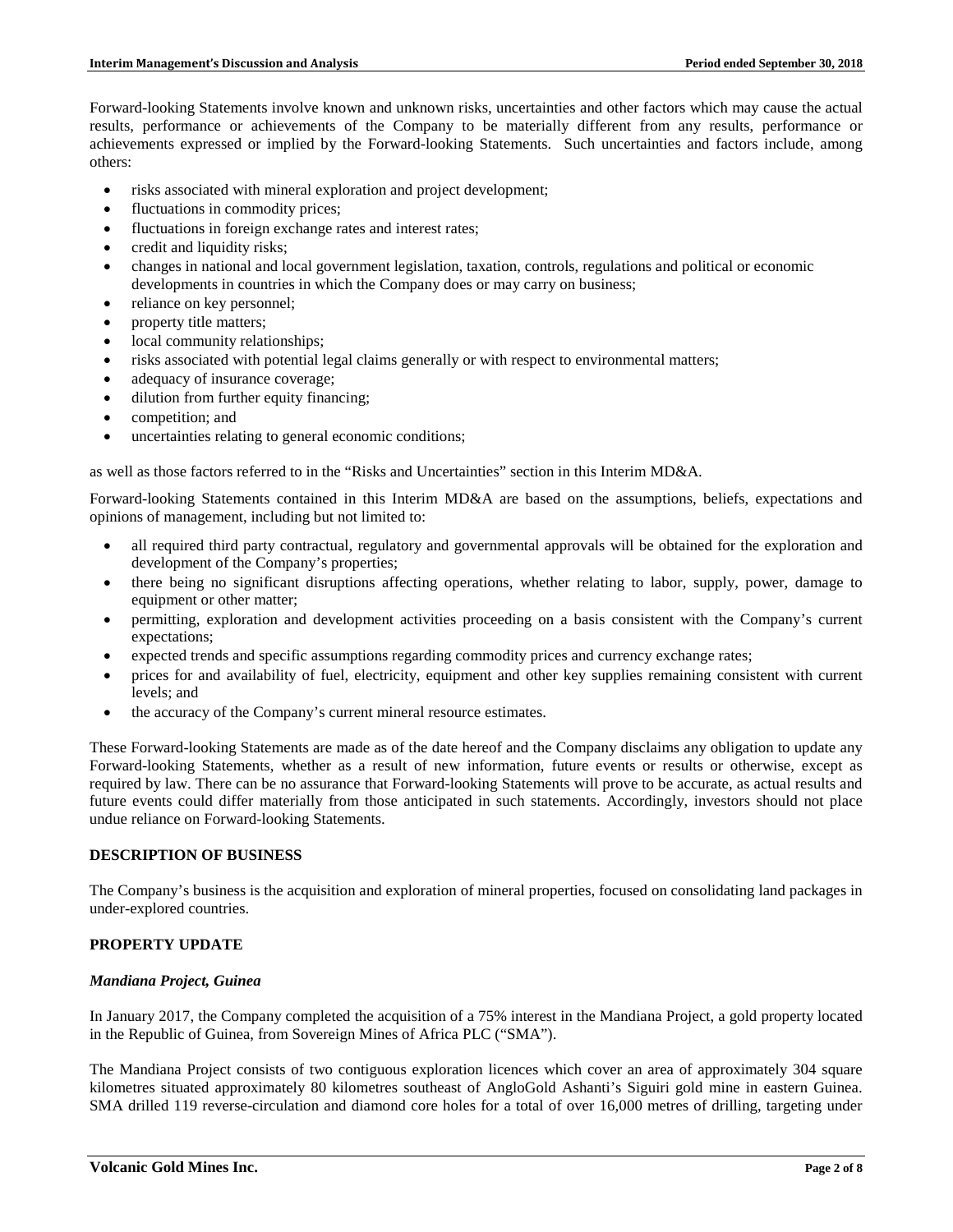the areas of the artisanal mining activity. A Mineral Resource Statement for the Mandiana Project was issued by SMA in January 2014, prepared to JORC Code standards by SRK Consulting (UK) Ltd. The Company retained the services of SRK Consulting (Canada) Ltd. to update SMA's technical report to NI 43-101 standards and re-issued a new Mineral Resource statement for Mandiana.

In 2017, the Company completed a total of just over 1,500 metres of reverse-circulation and diamond drilling at Mandiana, and over 11,000 metres of air core drilling. The program resulted in the expansion of the strike potential of the Yagbelen Resource at Mandiana by approximately 1,000 metres, and its lateral potential by up to 500 metres. In early 2018, the Company's next planned drill program at Mandiana was postponed due to operational delays brought about by the former Administrateur Général of the Company's Guinean operating subsidiary, Guiord SA ("Guiord"). In June 2018, the Company announced that it had effected the appointment of its CEO, Jeremy Crozier, as the new Administrateur Général of Guiord, in order to permit the Company's management to directly conduct the activities of Guiord, including completing the renewal of the licences comprising the Mandiana Project.

The exploration licence covering the northern portion of the Mandiana Project, in which the mineral resource occurs, had an expiry date of March 30, 2018, and the southern licence was due to expire in October 2018. The Company submitted renewal applications in advance of the expiry dates; however, in November 2018, it was determined that Guiord had not been successful in securing renewed title to the licences. While the Company made considerable efforts to renew said title, the process was significantly hampered by irregularities and intransigence on the part of the former Administrateur Générale of Guiord. As well, the permit renewal process was hindered by a lack of administrative clarity and a high degree of uncertainty on the part of the Government of Guinea. In particular, the Ministry of Mines and Geology declined to acknowledge the authority of Volcanic's CEO as the new Administrateur Générale of Guiord despite his appointment being duly and legally registered with the Cour d'Appel de Conakry.

With no improvement expected in dealing with the Ministry of Mines and Geology, the Board of Directors of Volcanic determined that it was not in the best interests of its shareholders to continue working in Guinea. The Company is investigating its means of legal recourse in this matter, including seeking compensatory damages from the former Administrateur Générale of Guiord within and beyond the Republic of Guinea.

## *Other Projects*

In May 2017, the Company entered into a binding and exclusive Memorandum of Understanding ("MOU") to acquire up to a 100% interest in the Seimana Project in Guinea, subject to the execution of a Definitive Agreement, and renewal of the mineral tenures that collectively comprise the Property. Seimana comprises four exploration permits, which together adjoin much of the western boundary of the Company's existing Mandiana Project. Based on the results of the Company's due diligence procedures, the Company determined in July 2018 to terminate the MOU.

The Company also announced in November 2018 that it had withdrawn from its previously announced proposed acquisition of exploration permits located in the Ivory Coast, as the results of management's due diligence exploration work did not justify continuing with the project.

*Simon Meadows Smith, consulting geologist to the Company, is a Qualified Person as defined by National Instrument 43- 101 -- Standards of Disclosure for Mineral Projects, and has reviewed and approved the disclosure of technical information contained in this Interim MD&A. Mr. Meadows-Smith holds a BSc degree in geology from Nottingham University, England, and has been involved in mineral exploration since 1988, including 20 years of experience working in West Africa. He is a Fellow in good standing of the Institute of Materials, Minerals & Mining in London.*

## **RESULT OF OPERATIONS**

All references to 'loss' in the results of operations discussion below refers to the loss attributed to equity shareholders of the Company.

#### *Quarter ended September 30, 2018*

During the quarter ended September 30, 2018 the Company incurred a loss of \$2,359,287, compared to a loss of \$857,938 for the quarter ended September 30, 2017. Significant revenue and expenses for the three month periods ended September 30, 2018 and 2017 are as follows: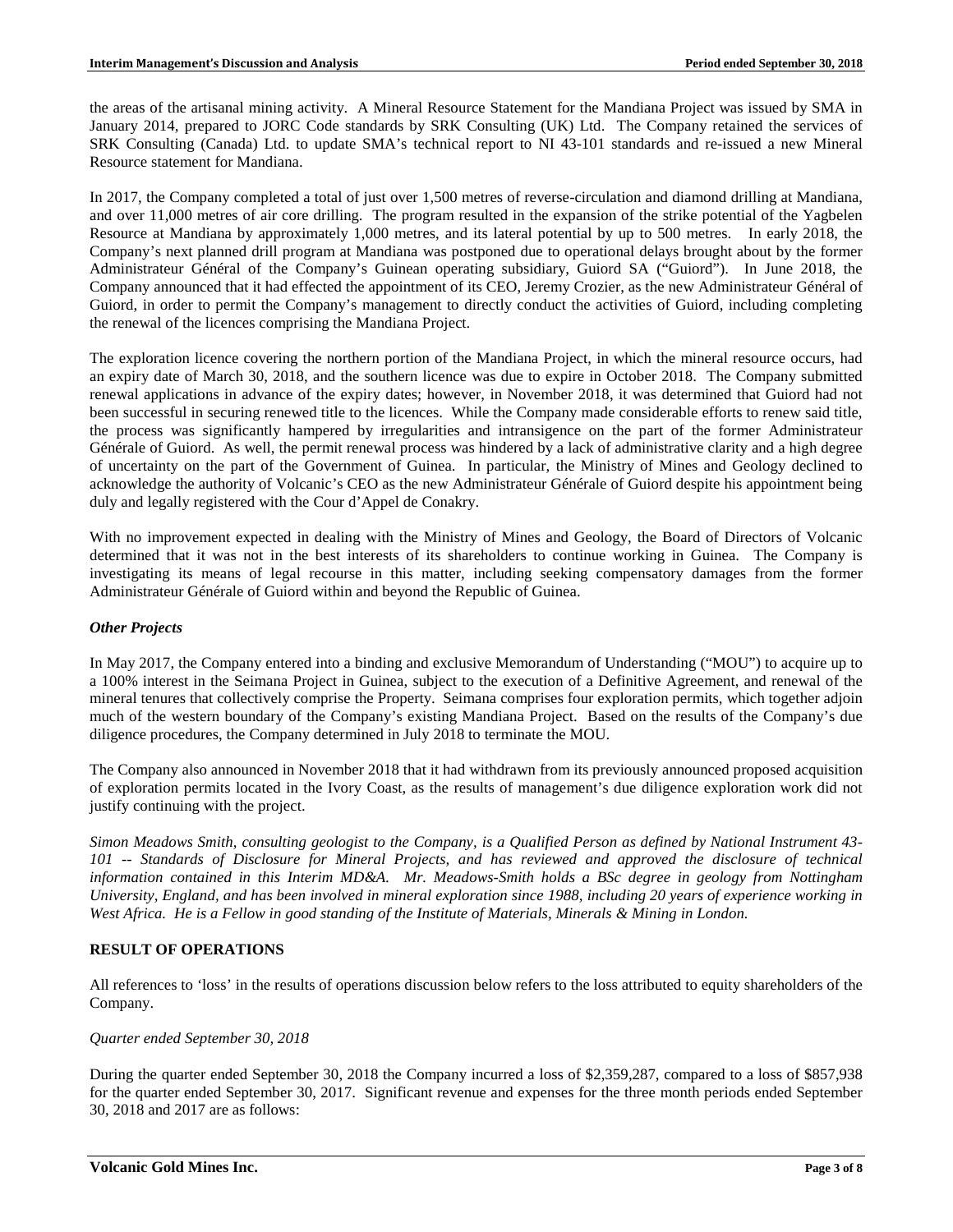|                                                 | September 30, 2018 | September 30, 2017 |         |
|-------------------------------------------------|--------------------|--------------------|---------|
| Exploration expenditures                        | \$<br>186,109      |                    | 594.473 |
| Consulting and management fees                  | 30,500             |                    | 76,795  |
| Investor relations                              | 34,512             |                    | 114,656 |
| Office and administration                       | 21.992             |                    | 24,680  |
| Professional fees                               | 26,626             |                    | 4,091   |
| Salaries and benefits                           | 21,510             |                    | 22,641  |
| Travel                                          | 16.956             |                    | 11,753  |
| Write-off of mineral property acquisition costs | 2,671,533          |                    |         |

The Company incurred a significantly higher loss for the quarter ended September 30, 2018 due to write-offs of mineral property costs totalling \$2,671,533 of which \$2,605,605 was related to the Mandiana Project. Exploration costs for the comparative quarter were significantly higher due to activity on the Mandiana and other projects in Guinea. Exploration costs for the current quarter included activity in the Ivory Coast but activity in Guinea was significantly reduced while the Company has been taking steps to restructure its Guinea operations.

Consulting and management fees for both quarters presented included fees paid or accrued to the CEO, the VP, Capital Markets, and a director providing advisory services. Investor relations costs include agreements with third parties for capital market consulting and corporate development. Office and administration costs relate mostly to an administrative cost sharing agreement with Gold Group Management Inc. ("Gold Group"), a private company controlled by a director, which is reimbursed by the Company for certain shared rent and other corporate expenses paid by Gold Group on behalf of the Company. Salaries and benefits costs relate primarily to Gold Group which provides administrative personnel, including the Company's CFO and Corporate Secretary.

### *Nine months ended September 30, 2018*

During the nine month period ended September 30, 2018 the Company incurred a loss of \$3,160,715, compared to a loss of \$5,115,007 for the period ended September 30, 2017. Significant revenue and expenses for the nine month periods ended September 30, 2018 and 2017 are as follows:

|                                                                 | September 30, 2018 | September 30, 2017 |  |
|-----------------------------------------------------------------|--------------------|--------------------|--|
| Exploration expenditures                                        | \$<br>535,824      | \$<br>2,592,773    |  |
| Consulting and management fees                                  | 111.500            | 184.195            |  |
| Investor relations                                              | 175.396            | 411.146            |  |
| Office and administration                                       | 82.491             | 76,530             |  |
| Professional fees                                               | 36.112             | 32,643             |  |
| Salaries and benefits                                           | 73,048             | 67.203             |  |
| Share-based payments (relating to value of stock option grants) |                    | 1,830,353          |  |
| Travel                                                          | 68.542             | 78.643             |  |
| Write-off of mineral property acquisition costs                 | 2,671,533          |                    |  |
| Write-off of deferred acquisition costs                         | 43,569             |                    |  |
| Recovery on write-off of accounts payable                       |                    | 49.750             |  |

The Company incurred a higher loss for the nine month period ended September 30, 2017 due to exploration costs of \$2,592,771 incurred during that period compared to \$535,824 for the current period, and a non-cash share-based payments expense of \$1,830,353 related to the granting of stock options whereas there was no such expense for the current period. As in the quarterly comparison, exploration costs for the comparative period were significantly higher due to activity on the Mandiana and other projects in Guinea while exploration costs for the current period included new activity in the Ivory Coast but significantly reduced activity in Guinea. The write-off of deferred acquisition costs recorded during the current period relate to a Seimana Project option agreement which, after performing due diligence procedures, the Company decided to terminate.

As in the quarterly comparison, consulting and management fees consist of fees paid or accrued to the CEO, the VP, Capital Markets, and a director providing advisory services. The comparative period consulting costs also included payments to Radius Gold Inc., a company with a common director, for reimbursement of personnel costs prior to the Mandiana acquisition. Investor relations costs, office and administration and salaries and benefits are for the same services described in the quarterly comparison. Professional fees for both the current and comparative periods relate mostly to legal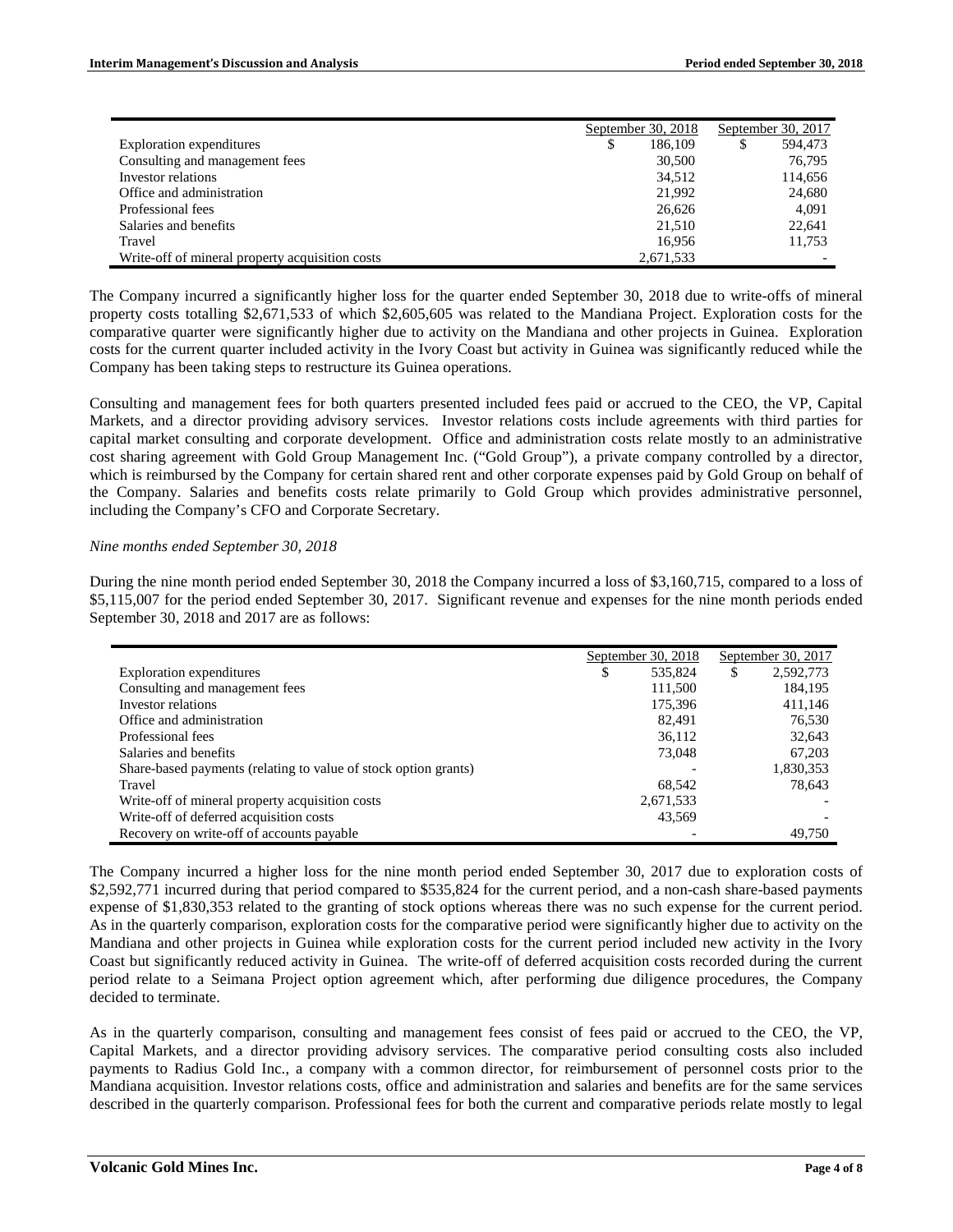fees associated with corporate and property transaction activity. The recovery on write-off of accounts payable in the comparative period relates to an amount owing to a director of the Company for past services, a portion of which the director agreed to waive.

## **SUMMARY OF QUARTERLY RESULTS**

The Company's quarterly asset balances, working capital balances and operating results over the last eight quarters are summarized as follows:

|                                                                                         | Sept '18   | June $18$   | Mar $'18$   | Dec $'17$   | Sept '17    | June $17$   | Mar $'17$   | Dec $16$  |
|-----------------------------------------------------------------------------------------|------------|-------------|-------------|-------------|-------------|-------------|-------------|-----------|
| Total assets                                                                            | \$291.342  | \$3.194.231 | \$3,616,449 | \$3,959,216 | \$4,710,674 | \$6,026,223 | \$7,460,714 | \$479,719 |
| Mineral properties                                                                      | $\sim$     | 2,671,533   | 2,631,387   | 2,605,605   | 2,001,276   | 2,001,276   | 2,001,276   |           |
| Working capital (deficiency)<br>Loss and comprehensive loss<br>attributed to equity     | (116, 875) | 220,559     | 637.928     | 1,048,676   | 1,641,285   | 2,493,624   | 5,050,971   | 168,295   |
| shareholders of the Company<br>Basic and diluted loss per share<br>attributed to equity | 2,359,287  | 417,682     | 383,746     | 1.288.345   | 857,938     | 1,800,330   | 2,456,739   | 429,543   |
| shareholders of the Company                                                             | 0.05       | 0.01        | 0.01        | 0.02        | 0.02        | 0.04        | 0.07        | 0.03      |

Prior to the quarters presented, the Company had minimal business activity. With property investigation activities in the latter part of 2016 and the completion of the Mandiana property acquisition in the quarter ended March 31, 2017, the Company became significantly more active, hired a new President of the Company and engaged several consultants. As a result, there was an increase in operating expenses starting with the quarter ended December 31, 2016 and a larger increase for the following quarters with exploration activity on the Mandiana and other properties in Guinea. For the most recently completed quarter, total assets were significantly reduced and the carrying costs of mineral properties reduced to nil due to mineral property acquisition costs totalling \$2,671,533 being written off during that quarter. The loss for the quarters ended June 30, 2017 and March 31, 2017 were higher than most other quarters presented as they included a non-cash share-based compensation expense of \$98,123 and \$1,732,230, respectively, whereas there was no such expense for the other quarters.

## **LIQUIDITY AND CAPITAL RESOURCES**

As at September 30, 2018, the Company had current assets of \$291,342 and current liabilities of \$331,452, resulting in a working capital deficiency of \$116,875. Current liabilities include a total of \$174,117 owing to directors and officers of the Company for accrued fees and expenses. The Company has financed its operations to date primarily through the issuance of common shares. The Company's exploration activities do not provide a source of income and therefore the Company has a history of losses and an accumulated deficit.

During the 2017 fiscal year, the Company completed equity financings to raise gross proceeds of \$6.0 million, and received \$420,625 from the exercise of 8,082,500 warrants. The Company does not expect its current capital resources to be sufficient to cover its corporate operating costs and to carry out planned exploration activities over the next twelve months. As such, the Company will seek to raise additional capital and believes it will be able to do so, but recognizes the uncertainty attached thereto.

Net cash used in operating activities during the period ended September 30, 2018 was \$898,571 (2017: \$3,683,739).

Net cash used in investing activities during the period ended September 30, 2018 was \$68,518 (2017: \$949,673).

Net cash provided from financing activities during the period ended September 30, 2018 was \$Nil (2017: \$5,880,352).

The Company's condensed consolidated interim financial statements have been prepared on a going concern basis which assumes that the Company will be able to realize its assets and discharge its liabilities in the normal course of business for the foreseeable future. The Company's continuing operations rely on the ability of the Company to continue to raise capital as and when needed.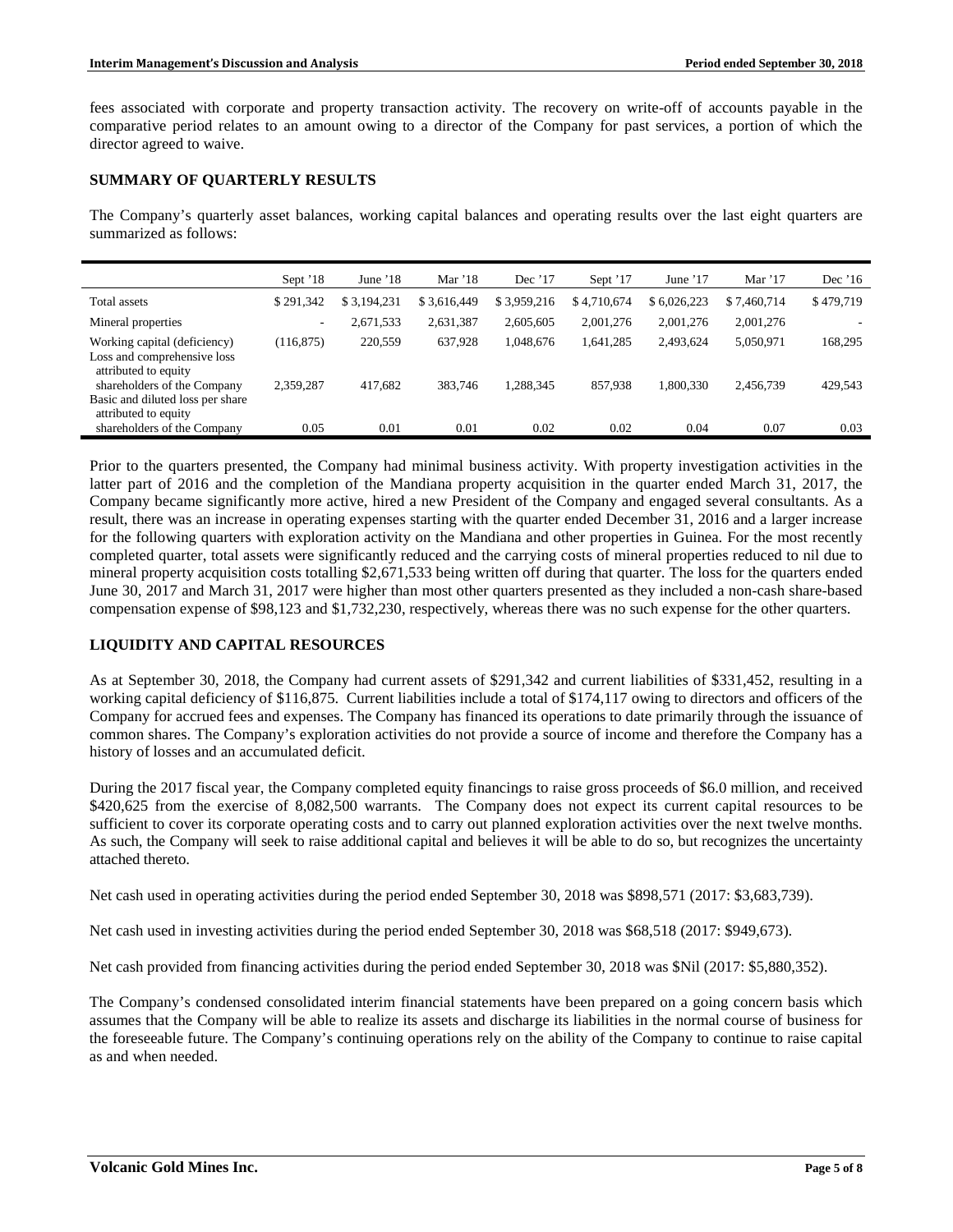#### **OUTSTANDING SHARE, OPTIONS, and WARRANTS**

At the date of this Interim MD&A, the Company had outstanding 45,886,538 common shares and the following stock options and warrants:

| No. of options  | <b>Exercise price</b> | <b>Expiry date</b>              |
|-----------------|-----------------------|---------------------------------|
| 3,600,000       | \$0.60                | March 14, 2027                  |
| 225,000         | \$0.60                | June 26, 2027                   |
| 3,825,000       |                       |                                 |
|                 |                       |                                 |
| No. of warrants | <b>Exercise price</b> | <b>Expiry date</b>              |
| 2,000,000       | \$0.05                | January 17, 2019 <sup>(1)</sup> |
|                 |                       |                                 |
| 12,958,675      | \$0.80                | March 8, 2022                   |

 $(1)$  In 2016, the Company extended the expiry date from January 17, 2017 to January 17, 2019

### **TRANSACTIONS WITH RELATED PARTIES**

See Note 10 of the condensed consolidated interim financial statements for the nine months ended September 30, 2018 for details of other related party transactions which occurred in the normal course of business.

#### **ACCOUNTING POLICIES AND BASIS OF PRESENTATION**

The Company's significant accounting policies and future changes in accounting policies are presented in the audited consolidated financial statements for the year ended December 31, 2017. The following outlines the new accounting standard adopted by the Company effective January 1, 2018:

#### *IFRS 9 Financial Instruments*

The Company adopted IFRS 9 – Financial Instruments ("IFRS 9") which replaced IAS 39 – Financial Instruments: Recognition and Measurement. IFRS 9 provides a revised model for classification and measurement of financial assets, including a new expected credit loss ("ECL") impairment model. The revised model for classifying financial assets results in classification according to their contractual cash flow characteristics and the business models under which they are held. IFRS 9 also introduces a reformed approach to hedge accounting. IFRS 9 largely retains the existing requirements in IAS 39 for the classification of financial liabilities. The standard is effective for annual periods beginning on or after January 1, 2018. IFRS 9 did not have a material impact on the Company's classification and measurement of financial assets and liabilities. The standard also had no impact on the carrying amounts of our financial instruments at the transition date.

## **RISKS AND UNCERTAINTIES**

The operations of the Company are highly speculative due to the high-risk nature of its business in the mineral exploration industry. Companies in the exploration stage face a variety of risks and, while unable to eliminate all of them, the Company aims at managing and reducing such risks as much as possible. The Company faces a variety of risk factors such as, but not limited to, the following:

#### *Mineral Property Exploration and Mining Risks*

The business of mineral deposit exploration and extraction involves a high degree of risk. Few properties that are explored ultimately become producing mines. At present, the Company has no properties with a known commercial ore deposit. The main operating risks include: securing adequate funding to maintain and advance exploration properties; ensuring ownership of and access to mineral properties by confirmation that option agreements, claims and leases are in good standing; and obtaining permits for drilling and other exploration activities.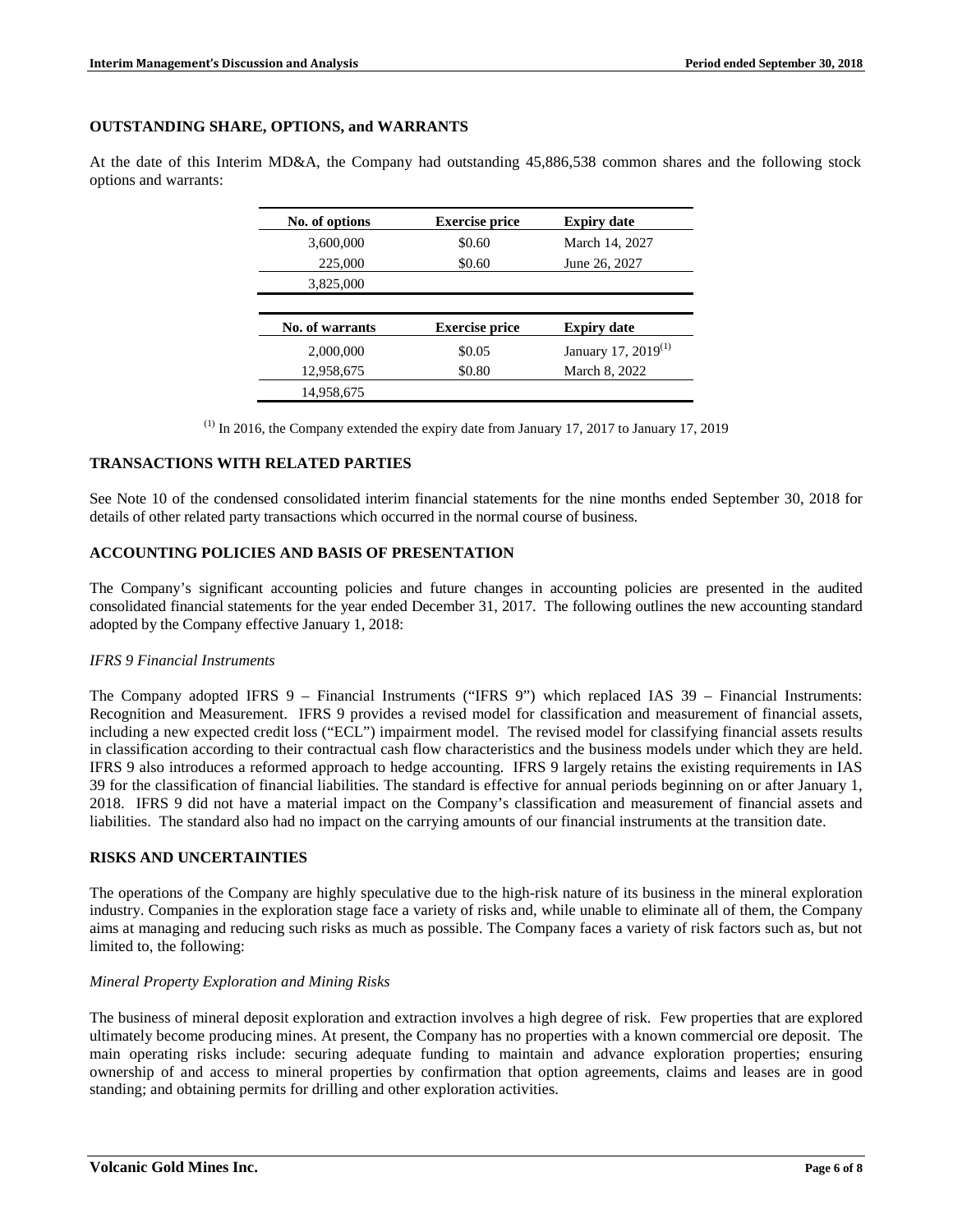### *Joint Venture Funding Risk*

The Company's strategy includes seeking partners through joint ventures to fund exploration and project development. The main risk of this strategy is that funding partners may not be able to raise sufficient capital in order to satisfy exploration and other expenditure terms in a particular joint venture agreement. As a result, exploration and development of property interests may be delayed depending on whether the Company can find another partner or has enough capital resources to fund the exploration and development on its own.

## *Commodity Price Risk*

The Company is exposed to commodity price risk. Declines in the market price of gold, base metals and other minerals may adversely affect the Company's ability to raise capital or attract joint venture partners in order to fund its ongoing operations. Commodity price declines could also reduce the amount the Company would receive on the disposition of mineral properties to a third party.

### *Financing and Share Price Fluctuation Risks*

The Company has limited financial resources, has no source of operating cash flow and has no assurance that additional funding will be available to it for further exploration and development of projects. Further exploration and development of projects may be dependent upon the Company's ability to obtain financing through equity or debt financing or other means. Failure to obtain this financing could result in delay or indefinite postponement of exploration and development which could result in the loss of properties.

Securities markets have at times in the past experienced a high degree of price and volume volatility, and the market price of securities of many companies, particularly those considered to be exploration stage companies such as the Company, have experienced wide fluctuations in share prices which have not necessarily been related to their operating performance, underlying asset values or prospects. There can be no assurance that these kinds of share price fluctuations will not occur in the future, and if they do occur, how severe the impact may be on the Company's ability to raise additional funds through equity issues and corresponding effect on the Company's financial position.

## *Political, Regulatory and Currency Risks*

Mineral properties recently held by the Company are located in countries in West Africa, which currently suffers from certain governance issues and stressed economic and business climates. Operations in the West Africa are consequently subject to a higher level of risk compared to less economically stressed and more politically stable countries. Operations, the status of mineral property rights, title to the properties and the recoverability of amounts shown for mineral properties in any nation can be affected by changing economic, regulatory and political situations. The Company's equity financings are sourced in Canadian dollars but for the most part it has incurred its exploration expenditures in US dollars, Guinean francs, and West African francs. At this time there are no currency hedges in place. Therefore a weakening of the Canadian dollar against foreign currencies could have an adverse impact on the amount of exploration conducted.

## *Insured and Uninsured Risks*

In the course of exploration, development and production of mineral properties, the Company is subject to a number of hazards and risks in general, including adverse environmental conditions, operational accidents, labor disputes, unusual or unexpected geological conditions, changes in the regulatory environment and natural phenomena such as inclement weather conditions, floods, and earthquakes. Such occurrences could result in damage to properties, facilities and equipment of the Company, personal injury or death, environmental damage to properties of the Company or others, delays, monetary losses and possible legal liability.

Although the Company may maintain insurance to protect against certain risks in such amounts as it considers reasonable, its insurance may not cover all the potential risks associated with its operations. The Company may also be unable to maintain insurance to cover these risks at economically feasible premiums or for other reasons. Should such liabilities arise, they could reduce or eliminate future profitability and result in increased costs, have a material adverse effect on the Company's results and a decline in the value of the securities of the Company.